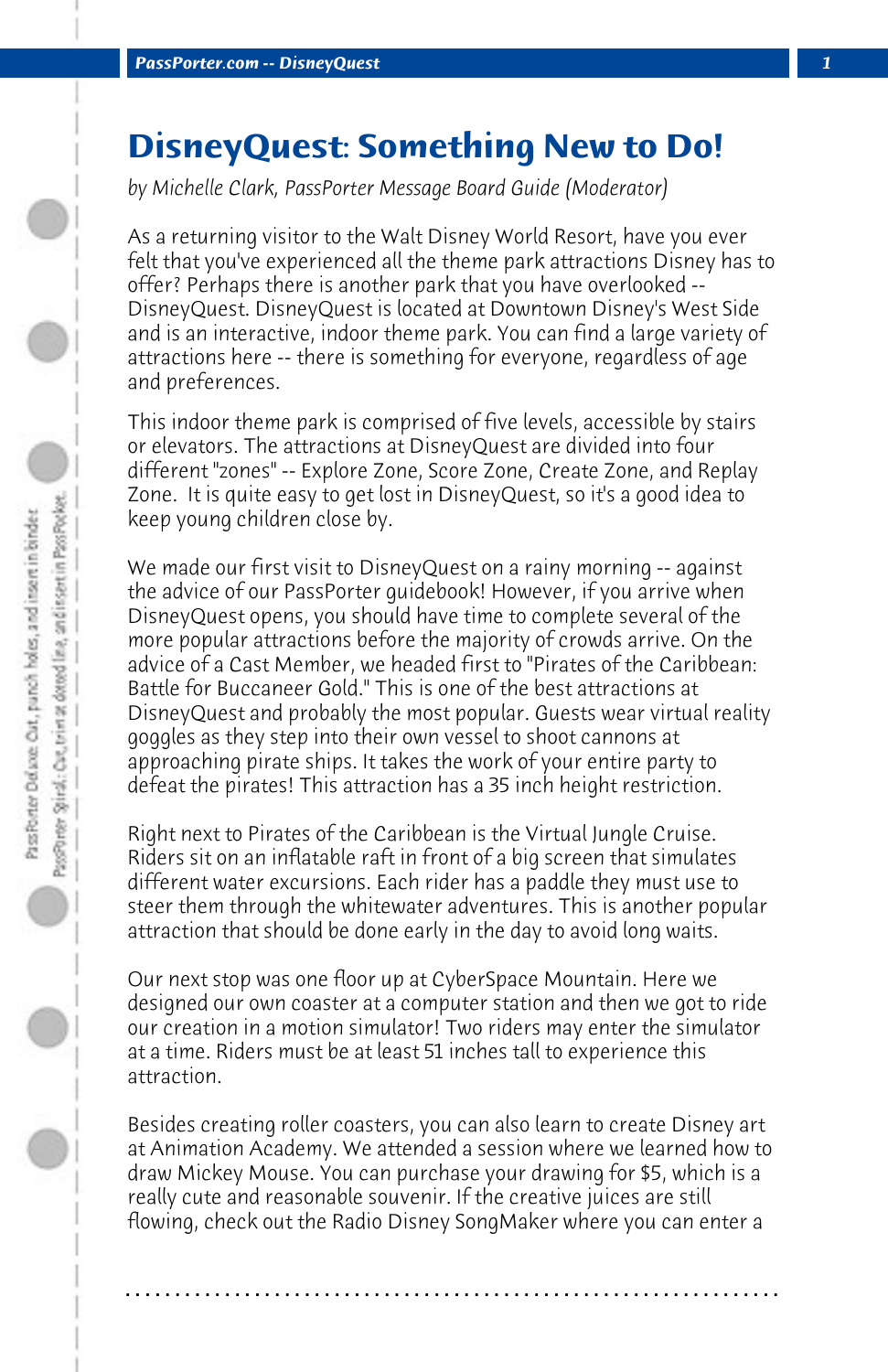sound booth and create your own CD. The Living Easels allow even young artists to color scenes of various Disney characters, which can also be printed and purchased. At Sid's Create-a-toy, kids can make their own bizarre toy creations via a computer screen. Another popular attraction on this level is Aladdin's Magic Carpet Ride. Here guests wear a virtual reality helmet while sitting on a seat with handlebars which maneuvers your carpet through Agrabah. Four guests sit and work together at three stations. Since only twelve people can experience this attraction at a time, lines tend to move slowly.

On the next level is Buzz Lightyear's Astroblasters, which are bumper cars with shooting cannons. Two persons can ride in each bumper car. Riders must be at least 51" tall to ride Buzz Lightyear's Astroblasters. The Mighty Ducks Pinball Slam is another simulated attraction where you are the ball in a giant pinball game. Again, this attraction has a height restriction of 48 inches.

Levels 4 and 5 both have a large variety of video game machines and arcade games. But don't panic, these games are free with admission. So play Asteroids or Ms. Pac Man to your heart's content!

By now you may be ready for some down time. DisneyQuest offers two choices for dining. Food Quest on Level 5 has the typical Disney food court offerings along with some tasty Panini sandwiches. Those guests on the Disney Dining Plan will be happy to know that Food Quest does accept counter service credits. Wonderland Cafe on Level 4 will give you a great variety of desserts and coffees. The atmosphere at the Wonderland Cafe is a little more peaceful with comfy chairs and dimmed lighting. Both eateries have the decadent cheesecakes from The Cheesecake Factory. Free internet access is available at the Wonderland Cafe.

Level 4 is the home of another 3D virtual reality experience, Ride the Comix. Guests wear 3D goggles to do battle with comic strip super villains with laser swords. Invasion! An ExtraTERRORestrial Alien Encounter is on the top level of DisneyQuest. This is another simulator that allows four guests to battle aliens and rescue fellow earthlings inside a space vehicle. The theming for this attraction was based on the former Alien Encounter at the Magic Kingdom (which is now known as Stitch's Great Escape).

You will probably need to plan on approximately one-half of a day to experience DisneyQuest. If you have any arcade junkies in your party, you might plan for some extra time there. It has been rumored on a few Internet websites that DisneyQuest may be closed in the future, although this has never been confirmed by Disney. So if you have been

**. . . . . . . . . . . . . . . . . . . . . . . . . . . . . . . . . . . . . . . . . . . . . . . . . . . . . . . . . . . . . . . . . .**